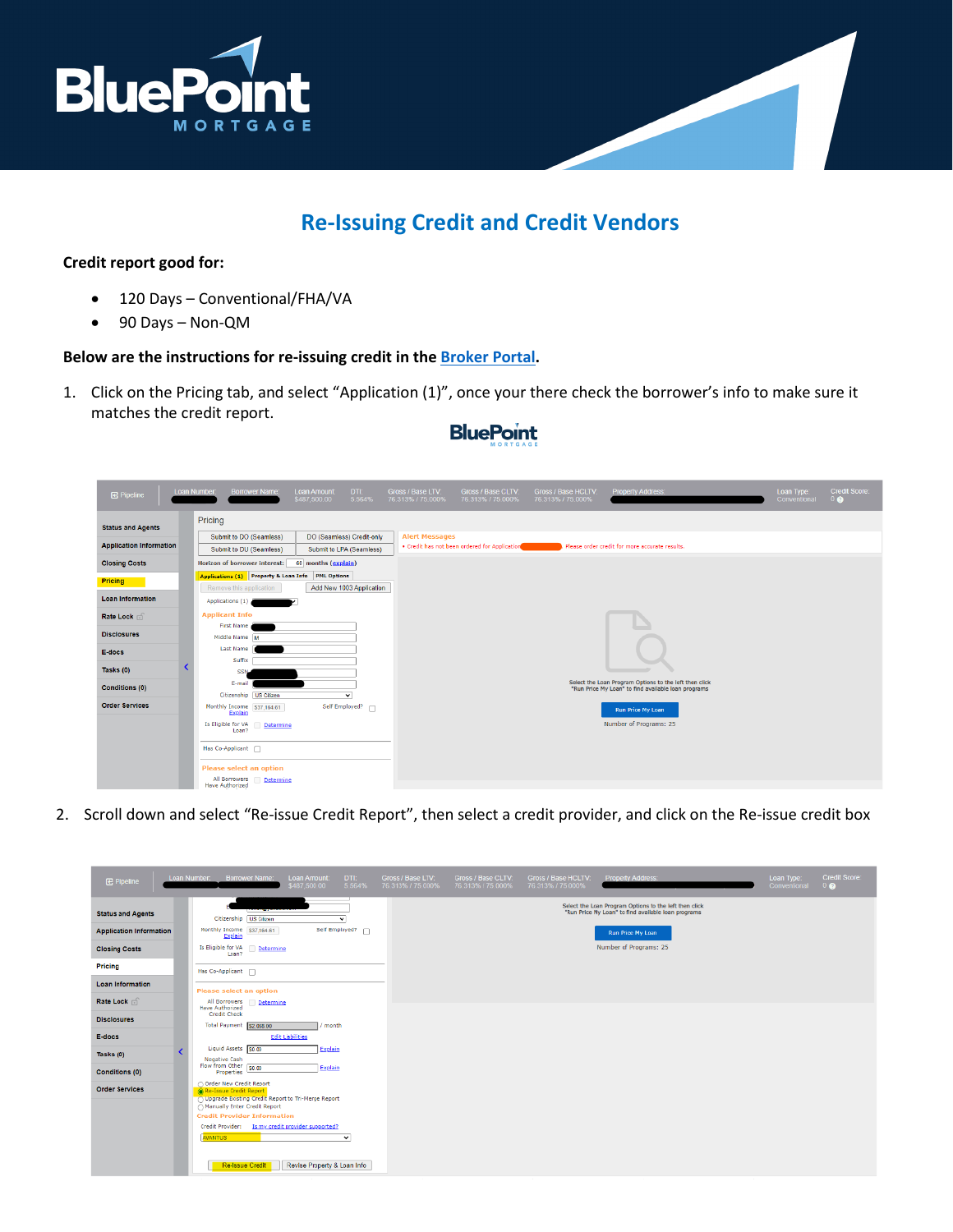3. A Pop-Up Screen should come up, and this is where you would enter the following info: Username / Password / the reference # in the credit, once this is filled in, the "Re-issue credit" box will be clickable.

| $\mathbf{F}$ Pipeline                                      |  | Loan Number:<br><b>Borrower Name:</b><br>Loan Am<br><b>Credit Report</b><br>\$487,50                                                                                                                                                                         | $\boxed{\mathbf{x}}$<br>I Stn |
|------------------------------------------------------------|--|--------------------------------------------------------------------------------------------------------------------------------------------------------------------------------------------------------------------------------------------------------------|-------------------------------|
| <b>Status and Agents</b><br><b>Application Information</b> |  | To proceed, please answer the following questions:<br>E-mail<br><b>Credit Provider Information</b><br>Citizenship US Citizen<br>Login Name<br>Monthly Income \$37,164.61<br>Password<br>Explain<br>Remember Login Name                                       | to the le<br>able loar<br>an  |
| <b>Closing Costs</b>                                       |  | Is Eligible for VA<br>Where is the file # on the credit report?<br>Determine<br><b>Report ID</b><br>Loan?                                                                                                                                                    | ns: 25                        |
| <b>Pricing</b>                                             |  | * Note: Applicant information must match with credit report.<br>Applicant Date of Birth 2/13/1978<br>Co-Applicant Date of Birth<br>Has Co-Applicant n                                                                                                        |                               |
| <b>Loan Information</b>                                    |  | Please select an option<br>Close<br>Re-Issue Cred                                                                                                                                                                                                            |                               |
| Rate Lock of                                               |  | All Borrowers<br>Determine<br><b>Have Authorized</b><br>Credit Check                                                                                                                                                                                         |                               |
| <b>Disclosures</b>                                         |  | Total Payment \$2,068.00                                                                                                                                                                                                                                     |                               |
| E-docs                                                     |  | <b>Edit Liabilities</b><br>Liquid Assets 50.00                                                                                                                                                                                                               |                               |
| Tasks $(0)$                                                |  | Negative Cash<br>Flow from Other $\sqrt{\frac{1}{50.00}}$                                                                                                                                                                                                    |                               |
| <b>Conditions (0)</b>                                      |  | <b>Properties</b><br>Order New Credit Report                                                                                                                                                                                                                 |                               |
| <b>Order Services</b>                                      |  | Re-Issue Credit Report<br>◯ Upgrade Existing Credit Report to Tri-Merge<br>◯ Manually Enter Credit Report<br><b>Credit Provider Information</b><br>Credit Provider: Is my credit provider supp<br>AVANTUS<br>Re-Issue Credit<br>Revise Propony a Lourn month |                               |

4. If done correct, it will say successful!

### **Approved Credit Vendors**

\_\_\_\_\_\_\_\_\_\_\_\_\_\_\_\_\_\_\_\_\_\_\_\_\_\_\_\_\_\_\_\_\_\_\_\_\_\_\_\_\_\_\_\_\_\_\_\_\_\_\_\_\_\_\_\_\_\_\_\_\_\_\_\_\_\_\_\_\_\_\_\_\_\_\_\_\_\_\_\_\_\_\_\_\_\_\_\_\_\_\_

ACCURATE FINANCIAL SERVICES ACRANET (031) ACRANETCARSBRANCH ACRANET CBJ ACRANET CDS BRANCH ACRANET CHOICE DATA ACRANET DYNAMIC INFORMATION SERVICES BRANCH ACRANET FORT WALTON BEACH SRANCH ACRANET FREDERICKSBURG BRANCH ACRANET GLOBAL M.R.C. ACRANET HEARTLAND CREDIT SERVICES ACRANET SPOKANE BRANCH ADVANTAGE CREDIT, INC. ADVANTAGE PLUS ALLIANCE 2020 AMERICAN MORTGAGE REPORTS (113) AMERICAN REPORTING COMPANY AMERICAN REPORTING COMPANY (139) AVANTUS BIRCHWOOD CREDlT SERVICES

CBF BUSINESS SOLUTIONS CERTIFIED CREDIT REPORTING (MCL) CHOICEDATA (185) CIC MORTGAGE CREDIT CIS UNFORMATION SERVICES CISCO CREDIT CLEAR CHOICE CREDIT COCC CREDCO (001) CRECCO (DIRECT) CREDIT BUREAU OF SAN LUIS OBISPO (191) CREDIT BUREAU SERVICES CREDIT INFORMATION RESEARCH (055) CREDIT INFORMATION SYSTEMS CREDIT LINK CREDIT PLUS CREDIT QUICK SERVICES CREDIT SYSTEMS DESIGN CREDIT TECHNOLOGIES. INC. (Ml) (287) CREDIT TECHNOLOGY. INC. (CA)